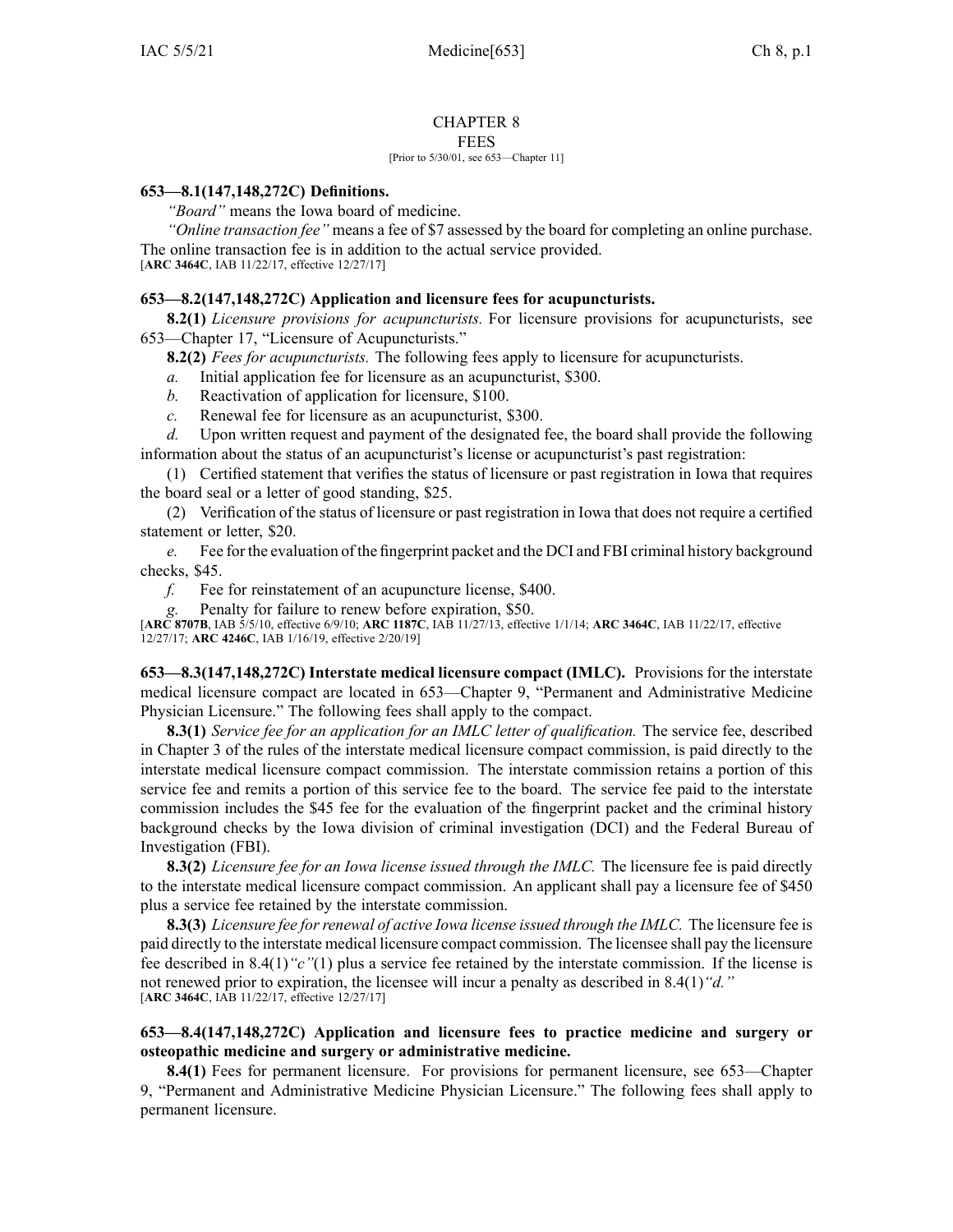*a.* Initial licensure, \$450 plus the \$45 fee for evaluation of the fingerprint packet and the criminal history background checks by the Iowa division of criminal investigation (DCI) and the Federal Bureau of Investigation (FBI).

*b.* Reactivation of application for licensure, \$150.

*c.* Renewal of an active license to practice.

(1) \$550 if renewal is made via paper application or \$450 if renewal is made via online application, per biennial period or <sup>a</sup> prorated portion thereof if the current license was issued for <sup>a</sup> period of less than 24 months.

(2) There is no renewal fee due for <sup>a</sup> physician who was on active duty in the U.S. armed forces, reserves or national guard during the renewal period. "Active duty" means full-time training or active service in the U.S. armed forces, reserves or national guard. A physician who fails to renew before the expiration of the license shall be charged <sup>a</sup> penalty fee as set forth in [8.4\(1\)](https://www.legis.iowa.gov/docs/iac/rule/653.8.4.pdf)*"d."*

*d.* Penalty for failure to renew before expiration, \$100 per calendar month after the expiration date of the license up to \$200. For example, if the license expired on January 1, <sup>a</sup> penalty of \$100 shall be charged for January and an additional \$100, or <sup>a</sup> total of \$200, shall be charged for renewal in February.

*e.* There is no fee for placing a license on inactive status or allowing a license to become inactive.

*f.* Reinstatement of <sup>a</sup> license to practice one year or more after becoming inactive, \$500 plus the \$45 fee for the evaluation of the fingerprint packet and the DCI and FBI criminal history background checks.

*g.* Reinstatement of <sup>a</sup> license within one year of becoming inactive, \$550 excep<sup>t</sup> when the license in the most recent license period had been granted for less than 24 months. In that case, the reinstatement fee is prorated according to the date of issuance and the physician's month and year of birth.

**8.4(2)** Fees for resident physician licensure. For provisions for resident physician licensure, see [653—Chapter](https://www.legis.iowa.gov/docs/iac/chapter/653.10.pdf) 10, "Resident, Special and Temporary Physician Licensure." The following fees apply to resident physician licensure.

*a.* Application for <sup>a</sup> resident physician license, \$100 plus the \$45 fee for the evaluation of the fingerprint packet and the DCI and FBI criminal history background checks.

*b.* Extension of <sup>a</sup> resident physician license, \$25.

*c.* Late fee for extension of <sup>a</sup> resident physician license, \$50, to be paid in addition to the extension fee.

**8.4(3)** Fees for special physician licensure. For provisions for special physician licensure, see [653—Chapter](https://www.legis.iowa.gov/docs/iac/chapter/653.10.pdf) 10, "Resident, Special and Temporary Physician Licensure." The following fees apply to special physician licensure.

*a.* Application for <sup>a</sup> special physician license, \$300 plus the \$45 fee for the evaluation of the fingerprint packet and the DCI and FBI criminal history background checks.

Renewal of a special physician license, \$200.

**8.4(4)** Fees for temporary physician licensure. For provisions for temporary physician licensure, see [653—Chapter](https://www.legis.iowa.gov/docs/iac/chapter/653.10.pdf) 10, "Resident, Special and Temporary Physician Licensure." The following fees apply to temporary physician licensure.

*a.* Application for <sup>a</sup> temporary physician license, \$100 plus the \$45 fee for the evaluation of the fingerprint packet and the DCI and FBI criminal history background checks.

*b.* Renewal of <sup>a</sup> temporary physician license, \$50.

**8.4(5)** Fee for photocopy of <sup>a</sup> licensure application. Fee for <sup>a</sup> photocopy of <sup>a</sup> licensure application is \$20.

**8.4(6)** Fee for the evaluation of the fingerprint packet and the DCI and FBI criminal history background checks, \$45.

[**ARC [0871C](https://www.legis.iowa.gov/docs/aco/arc/0871C.pdf)**, IAB 7/24/13, effective 8/28/13; **ARC [1187C](https://www.legis.iowa.gov/docs/aco/arc/1187C.pdf)**, IAB 11/27/13, effective 1/1/14; **ARC [3464C](https://www.legis.iowa.gov/docs/aco/arc/3464C.pdf)**, IAB 11/22/17, effective 12/27/17]

**653—8.5(147,148,272C) Fees for verification of physician licensure and certification of examination scores.**

**8.5(1)** *Verification fees.*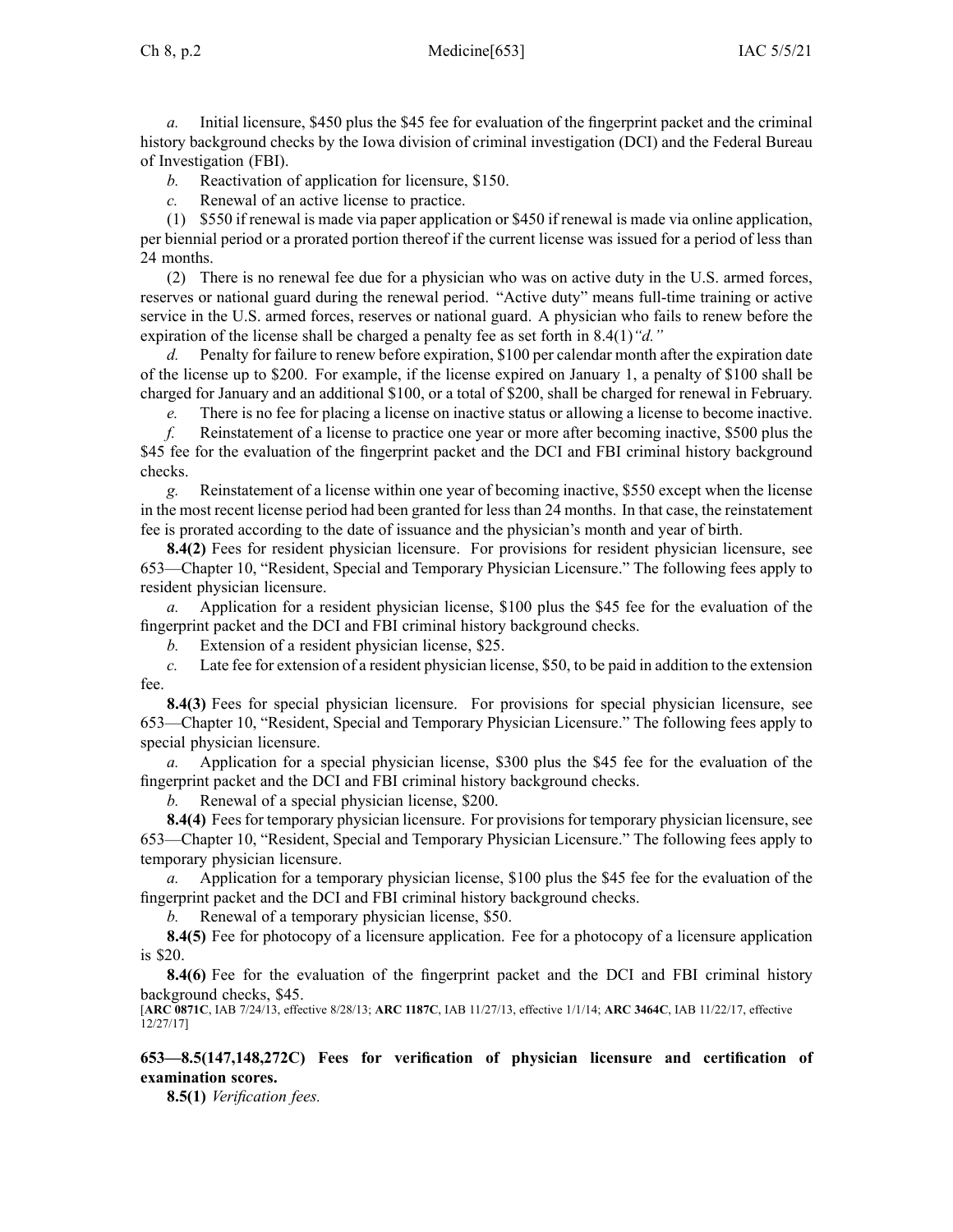*a.* Physicians shall use VeriDoc to secure <sup>a</sup> certified statement that verifies Iowa licensure status for any state medical board that accepts VeriDoc. VeriDoc is accessible at [www.veridoc.org](http://www.veridoc.org). The fee for this service is \$30.

*b.* A physician who needs a certified statement that verifies Iowa licensure status for a state medical board that does not accep<sup>t</sup> verification from VeriDoc shall make <sup>a</sup> written reques<sup>t</sup> for <sup>a</sup> certified statement with paymen<sup>t</sup> of <sup>a</sup> \$30 verification fee to the Iowa Board of Medicine. The Iowa board shall provide <sup>a</sup> certified statement that verifies Iowa licensure status to the nonaccepting state medical board.

*c.* The fee for verification of Iowa licensure status that does not require <sup>a</sup> certified statement or letter is \$15.

*d.* The board shall provide an automated telephone or electronic verification service whereby users can input the licensee's license number to learn the licensee's current licensure status. There is no fee for this service.

The board shall provide <sup>a</sup> license number for an individual caller to use in the automated telephone or electronic verification service. Businesses that utilize verifications will be required to utilize the automated telephone or electronic verification service or the alternative outlined in [8.5\(1\)](https://www.legis.iowa.gov/docs/iac/rule/653.8.5.pdf)*"c."*

**8.5(2)** *Fees for certification of physician examination scores.* Upon reques<sup>t</sup> and paymen<sup>t</sup> of the designated fee, the board may provide certification of scores of an examination given by the board in Iowa as permitted under Iowa Code section [147.21](https://www.legis.iowa.gov/docs/ico/section/147.21.pdf) and [653—paragraph](https://www.legis.iowa.gov/docs/iac/rule/653.2.13.pdf) 2.13(2)*"f."* The scores available from the board are those from examinees who took the state-constructed examination.

*a.* Certified statement of grades attained by examination, \$45.

*b.* Certified statement of grades attained by examination including examination history or additional documentation, \$55.

[**ARC [1187C](https://www.legis.iowa.gov/docs/aco/arc/1187C.pdf)**, IAB 11/27/13, effective 1/1/14; **ARC [3464C](https://www.legis.iowa.gov/docs/aco/arc/3464C.pdf)**, IAB 11/22/17, effective 12/27/17]

#### **653—8.6(147,148,272C) Public records.**

**8.6(1)** *Public records available at no cost.* The following records are available at no cost to the public:

*a.* Public action taken by the board against <sup>a</sup> licensee may be found under the licensee's name on the board's website, [www.medicalboard.iowa.gov](http://www.medicalboard.iowa.gov), under "Find A Physician." Public actions are posted on the board's website within approximately one week after the board has taken action.

*b.* Electronic files of press releases, statements of charges, final orders and consent agreements from each board meeting are available within approximately one week after the board has taken action. These files are available on the board's website, [www.medicalboard.iowa.gov](http://www.medicalboard.iowa.gov).

**8.6(2)** *Purchase of public records.* Public records are available according to [653—Chapter](https://www.legis.iowa.gov/docs/iac/chapter/653.2.pdf) 2, "Public Records and Fair Information Practices." Payment made to the Iowa Board of Medicine shall be received in the board office prior to the release of the records.

Printed copies of public records shall be calculated at \$.25 per page plus labor. The board may charge <sup>a</sup> \$16 per hour fee for labor in excess of one-quarter hour for searching and copying documents or retrieving and copying information stored electronically. No additional fee shall be charged for delivery of the records by mail, fax, or email. Fax is an option if the requested records are fewer than 30 pages. The board office shall not require paymen<sup>t</sup> when the fees for the reques<sup>t</sup> would be less than \$5 total.

*b.* Electronic copies of public records delivered by email shall be provided at no charge per page. The board may charge <sup>a</sup> \$16 per hour fee for labor in excess of one-quarter hour for searching and copying documents or retrieving and copying information stored electronically. [**ARC [1187C](https://www.legis.iowa.gov/docs/aco/arc/1187C.pdf)**, IAB 11/27/13, effective 1/1/14]

**653—8.7(147,148,272C) Licensee data list.** A data list of all physicians and acupuncturists includes the following information about each licensee: full name, year of birth, work address and telephone number (or other contact information on file if licensee's work address and telephone number are not available), Iowa county (if applicable), medical school (if applicable), year of graduation from medical school (if applicable), two medical specialties (if available), license issue date, license expiration date, license number, license type, license status, and an indicator of whether the board has taken any public action on the license. There is no fee for an electronic file of this list. A printed copy of the data list is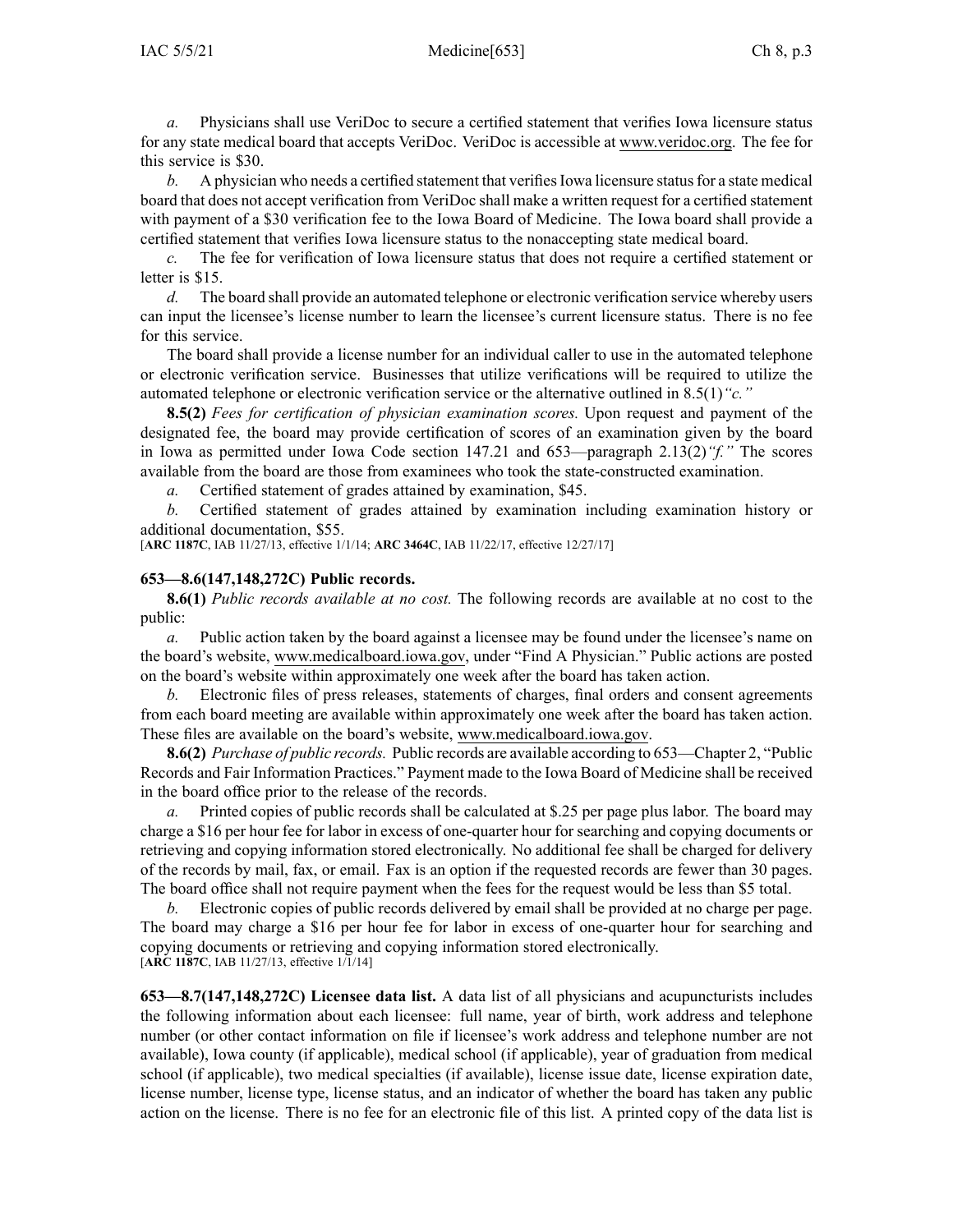available at the board's office at fees described in rule [653—8.6](https://www.legis.iowa.gov/docs/iac/rule/653.8.6.pdf)(147,148,272C). Payment made to the Iowa Board of Medicine shall be received in the board office prior to the release of <sup>a</sup> printed copy of the list.

[**ARC [1187C](https://www.legis.iowa.gov/docs/aco/arc/1187C.pdf)**, IAB 11/27/13, effective 1/1/14; **ARC [3464C](https://www.legis.iowa.gov/docs/aco/arc/3464C.pdf)**, IAB 11/22/17, effective 12/27/17]

**653—8.8(147,148,272C) Returned checks.** The board shall charge <sup>a</sup> fee of \$25 for <sup>a</sup> check returned for any reason. If <sup>a</sup> license had been issued by the board office based on <sup>a</sup> check that is later returned by the bank, the board shall reques<sup>t</sup> paymen<sup>t</sup> by certified check or money order. If the fees are not paid within two weeks of notification of the returned check by certified mail, the licensee shall be subject to disciplinary action for noncompliance with board rules.

**653—8.9(147,148,272C) Copies of the laws and rules.** Electronic copies of laws and rules pertaining to the practice of medicine or acupuncture are available at [www.legis.iowa.gov](http://www.legis.iowa.gov) at no cost. Printed copies of these laws and rules are available at the board's office at fees described in rule [653—8.6](https://www.legis.iowa.gov/docs/iac/rule/653.8.6.pdf)(147,148,272C). [**ARC [1187C](https://www.legis.iowa.gov/docs/aco/arc/1187C.pdf)**, IAB 11/27/13, effective 1/1/14; **ARC [3464C](https://www.legis.iowa.gov/docs/aco/arc/3464C.pdf)**, IAB 11/22/17, effective 12/27/17]

**653—8.10(147,148,272C) Refunds.** Application and licensure fees shall be collected by the board and shall not be refunded excep<sup>t</sup> by board action in unusual instances, e.g., documented illness or death of the applicant. The board shall consider the cost of the work completed on the application and the cost of the work to gran<sup>t</sup> <sup>a</sup> refund in determining the amount of refund to be granted.

**653—8.11(17A,147,148,272C) Waiver prohibited.** Licensure and examination fees in this chapter are not subject to waiver pursuan<sup>t</sup> to [653—Chapter](https://www.legis.iowa.gov/docs/iac/chapter/653.3.pdf) 3 or any other provision of law. [**ARC [5600C](https://www.legis.iowa.gov/docs/aco/arc/5600C.pdf)**, IAB 5/5/21, effective 6/9/21]

**653—8.12(8,147,148,272C) Request for reports.** The board may reques<sup>t</sup> <sup>a</sup> repor<sup>t</sup> from the National Practitioner Data Bank regarding an applicant or licensee. The cost of obtaining the repor<sup>t</sup> is included within the fee for initial licensure or licensure reinstatement or renewal. [**ARC [1187C](https://www.legis.iowa.gov/docs/aco/arc/1187C.pdf)**, IAB 11/27/13, effective 1/1/14]

**653—8.13(8,147,148,272C) Monitoring fee.** The board may require paymen<sup>t</sup> of up to \$300 per quarter to cover the board's expenses to monitor <sup>a</sup> licensee's compliance with <sup>a</sup> settlement agreemen<sup>t</sup> or final decision and order.

[**ARC [1187C](https://www.legis.iowa.gov/docs/aco/arc/1187C.pdf)**, IAB 11/27/13, effective 1/1/14]

# **653—8.14(147,148,272C) Application and licensure fees for genetic counselors.**

**8.14(1)** *Licensure provisionsfor genetic counselors.* Licensure provisionsfor genetic counselors can be found at 653—Chapter 20, "Licensure of Genetic Counselors."

**8.14(2)** *Fees for genetic counselors.* The following fees apply to licensure and provisional licensure for genetic counselors.

- *a.* Initial application fee for licensure, \$200.
- *b.* Reactivation of application for licensure, \$100.
- *c.* Renewal of an active license, \$200.
- *d.* Penalty for failure to renew before expiration, \$50.

*e.* Upon written reques<sup>t</sup> and paymen<sup>t</sup> of the designated fee, the board shall provide the following information about the status of <sup>a</sup> genetic counselor's license:

(1) Certified statement that verifies the status of licensure in Iowa that requires the board seal or <sup>a</sup> letter of good standing, \$25.

(2) Verification of the status of licensure in Iowa that does not require <sup>a</sup> certified statement or letter, \$20.

*f.* Fee for the evaluation of the fingerprint packet and the DCI and FBI criminal history background checks, \$45.